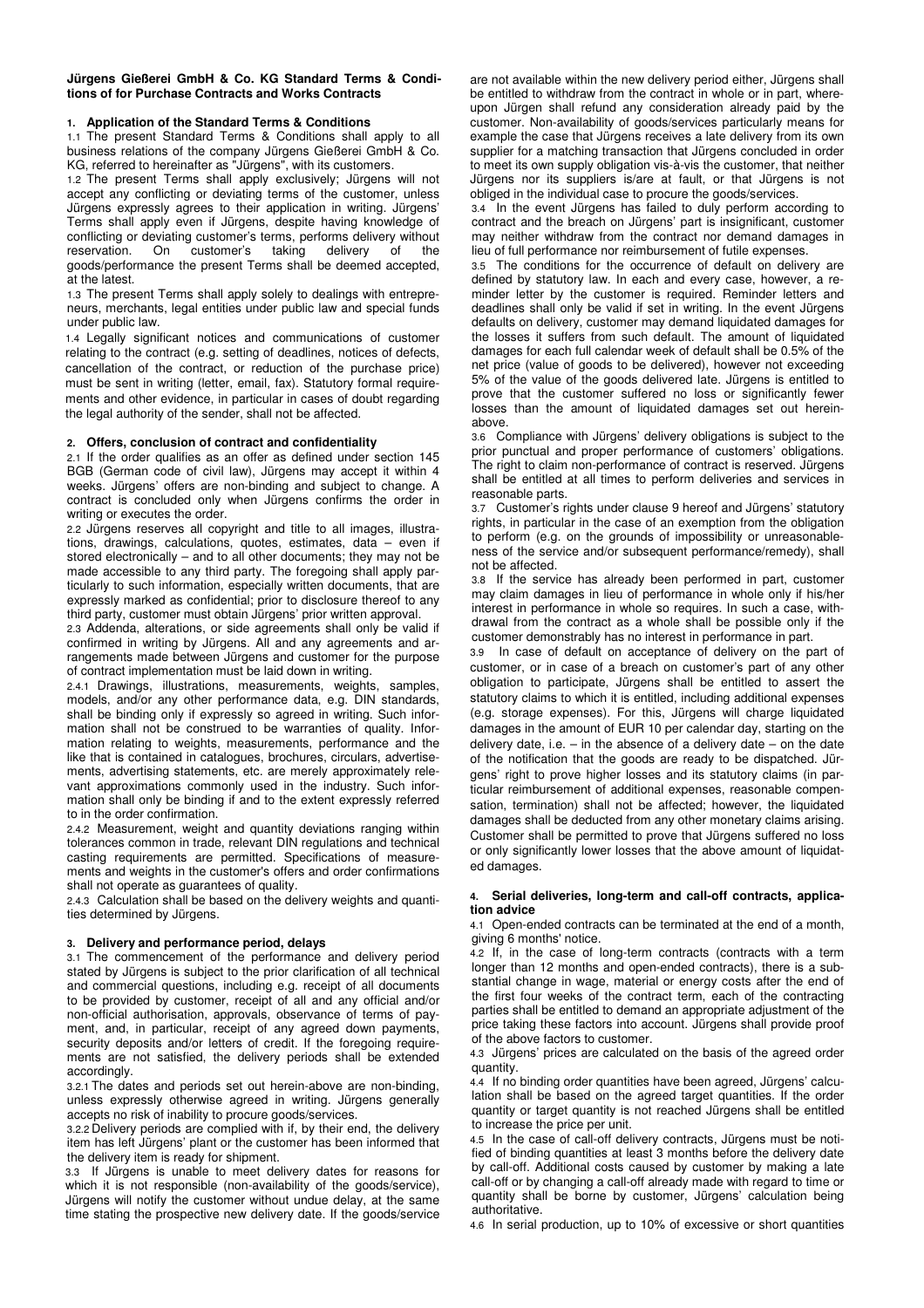of delivery compared to the quantity ordered shall be permitted on account of the particularities of the casting process.

4.7 The overall price shall change according to the amount of excessive or short delivery.

4.8 Jürgens will provide application-related advice to the best of its ability. Information and data relating to the suitability and uses of Jürgens' products shall not release customer from carrying out own tests and trials regarding the suitability of the products for the intended processes and purposes. Jürgens' recommendations are non-binding and shall not operate as a contract nor as an ancillary obligation under the delivery contract, unless expressly agreed otherwise in writing. In such exceptional cases, customer shall only be entitled to damages claims as provide for in clause 9; in all other regards, damages claims shall be excluded.

# **5 Passing of risk, shipment, insurance**

5.1 Unless otherwise agreed, delivery shall be "ex works" Emsdetten (Incoterms 2010). At customer's request and expense, the goods will be delivered to a different destination (purchase contract involving carriage of goods; German: Versendungskauf). Unless otherwise agreed, Jürgens shall be entitled to determine the mode of shipment (in particular the haulier, route, packaging) itself. 5.2 The risk of accidental loss and accidental deterioration of the goods shall pass to customer on handover at the latest. In the case of a contract involving carriage of goods, however, the risk of accidental loss and accidental deterioration of the goods, and the risk of delay, shall already pass to customer upon delivery of the goods to the freight forwarder, the carrier or any other person or institution designated to carry out the shipment. Where the parties have agreed that acceptance of possession is required, the risk shall pass upon such acceptance of possession. In all other respects, the statutory laws governing contracts for works shall apply mutatis mutandis where the parties have agreed that acceptance of possession is required. Handover or acceptance of possession shall be deemed to have occurred if and when customer defaults on acceptance of delivery.

5.3 If customer expressly so requests, Jürgens shall insure the order-related production equipment provided by customer, e.g. models, templates, core boxes, ingot moulds, dies, jigs, fixtures and inspection gauges etc., and/or their storage, against breakage, transport, fire and water damage. Customer shall bear the costs thereby incurred.

# **6 Prices and payment terms**

6.1 Unless agreed otherwise in the order confirmation, Jürgens' prices shall apply "ex works", excluding packaging, freight, postage, insurance; such items will be invoiced separately.

6.2 Statutory value added tax is not included in the prices; it will be shown separately in the invoice in the statutory amount as on the invoicing date. Deduction of any discount must be specifically agreed in writing.

6.3 Unless expressly agreed otherwise, the invoiced amount shall be due payable in full and without deduction 14 days from issuing the invoice.

6.4 If, by the end of the above payment period, customer has failed to pay customer shall have defaulted on payment. The purchase price/remuneration shall bear interest at the applicable statutory default interest rate during the period of default. Jürgens reserves the right to claim additional damage based on default. Jürgens' claim to commercial interest from the due date (section 353 HGB (German commercial code)) from merchants shall not be affected.

6.5 Customer shall be entitled to setoff or retention rights only if and to the extent that customer's claim is res judicata or is undisputed. In case delivery is defective, customer's counter-claims, in particular those arising from the second sentence of clause 8.6 hereof, shall not be affected.

6.6 If Jürgens has knowledge of circumstances that give reason to question customer's creditworthiness Jürgens shall be entitled to demand advance payments or security without prejudice to other statutory claims, e.g. according to section 321 BGB.

### **7 Customer's obligations, provision of**

7.1 With regard to the intended use  $-$  in particular relating to the product as a whole in the sense of the main obligation – customer shall be responsible for adequate construction and layout, observing any safety regulations, the selection of the work materials, for any necessary test procedures, the correctness and completeness of the technical delivery regulations, for the technical documents and drawings provided to Jürgens and for the workmanship of the production facilities provided, even if Jürgens suggests changes that it approves of. Furthermore, customer shall be responsible for ensuring that its information does not infringe any industrial property rights or other third party rights. The crucial point in time for determining whether the goods are in the contractual condition shall be the moment of the passing of the risk.

7.2 Where customer is responsible for a damaged product, it shall indemnify Jürgens from and against all and any third party claims at first request, provided the cause lies within customer's sphere of control and organisation and customer itself is liable vis-à-vis third parties.

7.3 Order-related production equipment provided by customer, e.g. models, templates, core boxes, ingot moulds, dies, jigs, fixtures and inspection gauges etc., shall be shipped to Jürgens free of charge. Jürgens shall only check the conformity of the production equipment provided by customer with the contractual specifications and/or drawings and/or samples provided to Jürgens only if expressly agreed. Jürgens may change the production equipment provided by customer provided this appears necessary for casting reasons and the workpiece is not modified. The costs of modification, maintenance and the replacement of production equipment shall be borne by customer.

7.4 Customer shall be obliged to insure at its own expense the order-related production equipment provided to Jürgens. Jürgens shall treat and keep such production equipment safe with the same care it uses in its own affairs. Jürgens shall not be obliged to take out insurance. Production equipment of customer that Jürgens no longer requires can be returned to customer at customer's expense and risk. Order-related production equipment produced or procured by Jürgens on customer's behalf shall be Jürgens' property unless otherwise expressly agreed, even where part of the costs are charged to customer, and Jürgens shall keep them for a period of 3 years from the final cast.

7.5 If equipment that can only be used once produces a reject, customer must either provide new production equipment or bear the costs of the replacement device.

7.6 Customer must deliver the parts to be cast by Jürgens in accurate size and in perfect condition. Customer must supply a replacement free of charge for parts that become unusable due to a reject.

7.7 Customer shall be responsible for ensuring that the goods delivered by Jürgens comply with the laws and regulations in force in the country of destination, in particular with regard to import, delivery, storage and use.

# **8 Customer's claims based on defects**

8.1.1 Customer's rights shall be governed by the provisions of statutory law in the event of defects in quality and/or defects of title, unless provided otherwise herein-below. The special provisions of statutory law shall generally not be affected in all cases of final delivery of goods to consumers (recourse to supplier according to sections 478, 479 BGB).

8.1.2 In the case of purchase contracts, customer's claims for defects shall be subject to the prior condition that customer has duly fulfilled customer's obligations to inspect the goods and give notification of any defects (sections 377, 381 HGB). If a defect emerges on inspection or thereafter, it must be notified to Jürgens in writing without undue delay. Such notice shall be deemed to have been made without undue delay if it is made within two weeks, punctual sending of such notice sufficing for compliance with the time limit. Regardless of the obligation to inspect the goods and give written notice of any defects, customer shall give written notice of evident defects (including delivery of wrong item and delivery of insufficient quantities) within two weeks from delivery, punctual sending of such notice sufficing for compliance with the time limit. If customer fails to duly inspect the goods and/or give notice of a defect, Jürgens' liability shall be excluded for any defects not notified.

8.1.3 If the parties have expressly agreed that acceptance of possession and/or first sample testing is required, such acceptance and/or inspection shall be subject to the usual business and industry terms and conditions, unless agreed otherwise.

8.2 Customer shall be entitled to the regress claims provided for by statutory law against Jürgens only if and inasmuch as customer has not agreed with own customers on claims based on defects that exceed the defect claims provided for by statutory law.

8.3.2.1 A production-related unavoidable reject or error rate and the resulting inferior quality, such as trapped air and slag pockets, etc. shall not entitle the customer to give notice of defects. This shall apply in particular to the quality of the material structure of individual pieces of the delivered goods, which cannot be detected by standard visual inspection and do not become manifest until subsequent processing, for example. Such impairments of individual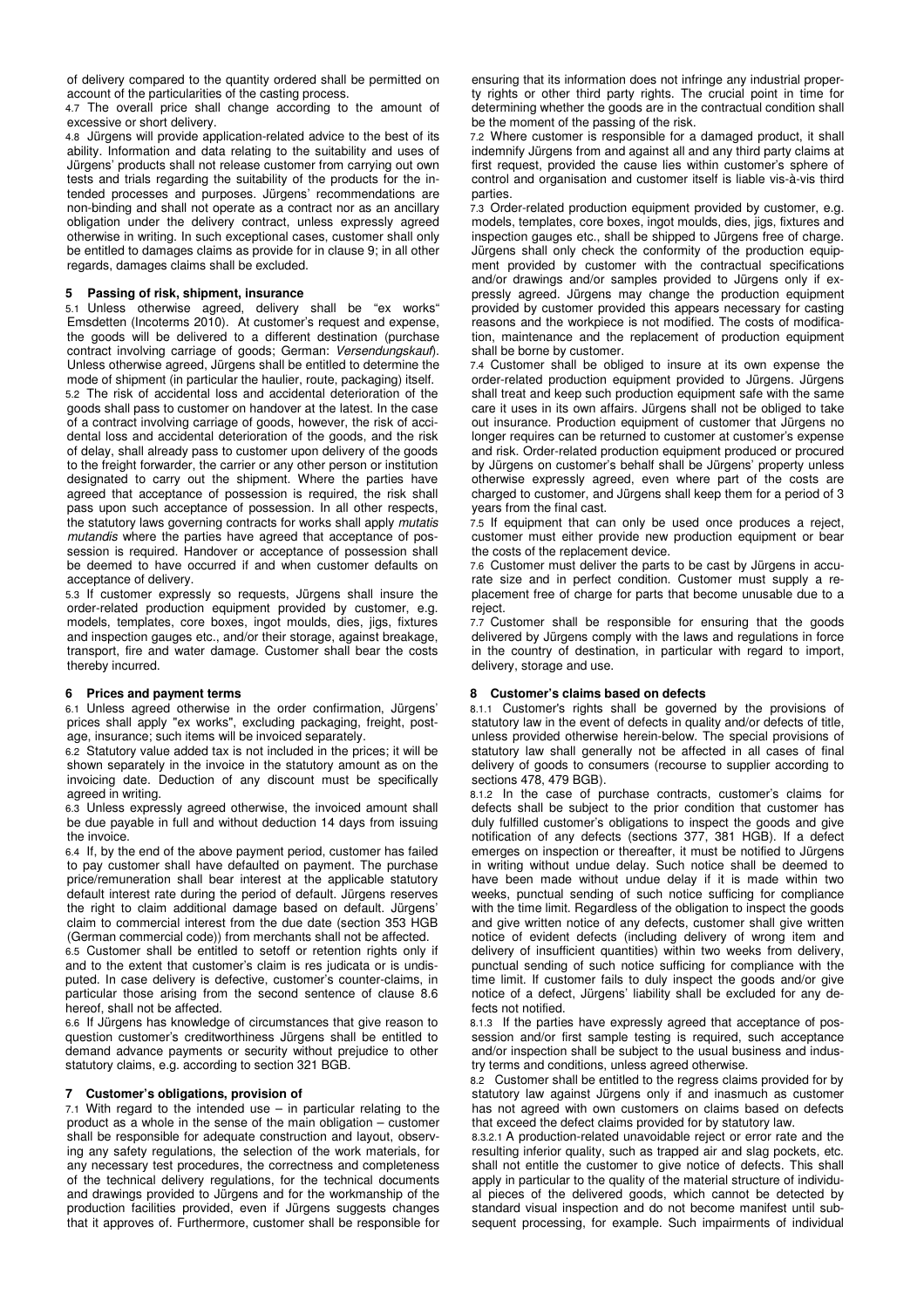cast items shall be regarded as qualities that are common in casting and that the customer must reasonably expect due to the nature of the item.

8.3.2.2 Jürgens does not owe full control of every single purchase item / every single work by ultrasound and/or X-ray examination. Something else shall apply only if the above-mentioned examinations have been expressly agreed in writing with the customer.

8.3.3 If the parties have agreed that acceptance of possession and/or first sample testing is required, notices of defects shall be excluded that could have been thereby detected.

8.4 Jürgens shall be given opportunity to examine the defect notified. At Jürgens' request, goods that have been notified as defective shall be sent back to Jürgens. If customer fails to comply with the foregoing obligations, customer shall lose all and any rights based on the defect in quality.

8.5 If the purchased item or the work produced is defective, Jürgens shall first be given opportunity to remedy the defect by subsequent performance within a reasonable period of time. Jürgens shall be entitled at its own choice to either repair it (repair) or – in the case of purchase contracts – to deliver a defect-free item (replacement) or – in the case of contracts for work to be produced – to produce a new work. Jürgens' right to refuse to carry out subsequent performance under the conditions of statutory law shall not be affected.

8.6 Jürgens shall be entitled to subject the subsequent performance it owes to the prior condition that customer pay the due purchase price / the due remuneration. Customer shall be entitled however to withhold a portion of the purchase price/remuneration that is in reasonable proportion to the defect.

8.7 Jürgens will bear the expenses required for the purposes of testing, inspection and remedy, in particular the transport, travel, labour and material expenses (not: dismantling and installation costs), if an actual defect exists. If, however, a request of customer for defect rectification is found to be unjustified Jürgens may require the customer to compensate the costs thereby incurred.

8.8 In the event that subsequent performance fails or a reasonable grace period set by customer for subsequent performance has expired to no avail or can dispensed with under the provisions of statutory law, customer may withdraw from the contract or reduce the purchase price/remuneration. In the case of an insignificant defect, however, no right to withdrawal shall arise.

8.9 In case customer fails to comply with Jürgens' processing, assembly, or handling instructions or makes unauthorised changes to the product that do not conform to the original specifications, Jürgens will cease to be liable for defects in quality; something else shall apply only where a warranty case demonstrably is not due to one of the above exemptions.

8.10 Claims of the customer for damages or reimbursement of futile expenses shall arise only in accordance with clause 9 and are otherwise excluded.

# **9. Liability**

9.1 Unless otherwise provided for in the present Terms, and in the following provisions, Jürgens' shall be liable for breaches of contractual and non-contractual obligations as provided by the relevant statutory laws.

Jürgens shall be liable to pay damages in cases of wilful intent and gross negligence – whatever the legal grounds. In cases of simple negligence, Jürgens shall be liable only

a) for losses arising from death, bodily harm or injuries to health,

b) for losses arising from breach of an essential contractual obligation (obligation that is sine qua non for the due and proper implementation of the contract and on the fulfilment of which the other contracting party regularly relies and may rely); in such cases, Jürgens liability is however limited to the foreseeable loss that typically occurs.

9.2 The limitations of liability arising from clause 9.2 shall not apply if and to the extent that Jürgens maliciously fails to disclose a defect or guarantees the quality and/or properties of the goods. The same shall apply in the case of customer claims based on the German product liability act.

9.3 Customer may only withdraw from or terminate the contract on the grounds of a breach of an obligation that is not a defect if Jürgens is responsible for the breach. A free right to terminate on the part of customer (in particular under sections 651, 649 BGB) is hereby excluded. In all other regards, the conditions and legal consequences of statutory law shall apply.

9.4 Where Jürgens' liability is excluded or limited, this shall apply also to the personal liability of Jürgens' employees, staff, workers, representatives and agents.

### **10. Limitation period**

10.1 The general limitation period for claims arising from defects in quality or defects in title is one year from delivery (purchase contracts) or from acceptance of possession (works contracts).

10.2 The above limitation periods shall not apply if the law prescribes longer periods in sections 438 (1) point (2) or 634 a (1) point (2) BGB. The special statutory provisions relating to third party in rem claims for restitution (section 438 (1) point (1) BGB), or malice of Jürgens / entrepreneur (sections 438 (3), 634 a (3) BGB) and for claims based on recourse to supplier in cases of final delivery to a consumer (section 479 BGB) shall not be affected either.

10.3 The above periods of limitation shall apply also to contractual and non-contractual damages claims of customer that are based on a defect of the goods / the works, unless the application of the regular statutory limitation period (section 195, 199 BGB) resulted in a shorter limitation period in the individual case. In no case shall the limitation periods of the German product liability act be affected. In all other regards, customer's damages claims according to clause 9 shall be subject exclusively to the statutory limitation periods.

# **11. Reservation of title**

11.1 Ownership of the delivered goods shall remain with Jürgens until full payment of the corresponding receivables has been effected. Payment shall not be deemed effected until Jürgens has received the corresponding amount.

11.2 In the event that customer breaches the contract, in particular in case of default on payment, Jürgens shall be entitled to repossess the purchased item. Jürgens' repossessing the purchased item shall not be construed to be a withdrawal from the contract, unless Jürgens expressly declared so in writing.

11.3 Distraint on the purchased item by Jürgens shall always qualify as withdrawal from the contract. On having repossessed the purchased item, Jürgens shall be entitled to exploit it. The proceeds from exploitation shall be credited against customer's liabilities, less reasonable exploitation costs.

11.4 Customer shall treat the purchased item with the due care; in particular, customer must adequately insure it at reinstatement value at customer's own expense against damage or loss through fire, water and theft. Where maintenance or inspection work is required, customer must carry it out at customer's own expense.

11.5 In the event of distraint, seizure or other third party intervention, Jürgens must be notified without undue delay in writing.

11.6 If the reservation of title is not effective under the laws of the country in which the purchased item is located, customer shall provide security of equal value at Jürgens' request. If customer fails to comply with such request, Jürgens may require immediate payment of all and any outstanding invoices regardless of the agreed payment terms.

#### **12. Lien**

12.1 To secure Jürgens' receivables in the case of works contracts, Jürgens shall have right to attach a contractual lien to the objects Jürgens obtains possession of under the order/contract. The contractual lien can also be placed on receivables for previous work and other services performed provided it/they are related to the subject matter of the order/contract. The contractual lien shall apply to other claims arising from the business relationship only if such claim is undisputed or if an enforceable title has been obtained and the customer is the owner of the subject matter of the order/contract.

12.2 As warning that the subject matter will be sold to discharge the lien it shall be sufficient to sent a written notice setting a time limit to customer's address last known to Jürgens.

### **13. Governing law, place of jurisdiction, severability clause**

13.1 For all present and future claims arising from business relationships with merchants, legal entities under public law, and special funds under public law, including bills of exchange and cheques, the exclusive place of jurisdiction shall be the registered office of Jürgens "Emsdetten". However, Jürgens shall also be entitled to bring court action against customer before the court of customer's domicile.

13.2 Unless otherwise provided for in the order confirmation, the registered office of Jürgens "Emsdetten" shall be the place of performance.

13.3 The present Terms and all legal relations between Jürgens and customer shall be governed by the laws of the Federal Republic of Germany. The application of the UN Sales Convention (United Nations Convention of 11 April 2980 on Contracts for the International Sale of Goods, BGBL 1989 II p. 588, b.e.r. 1990 II,1699) is hereby excluded.